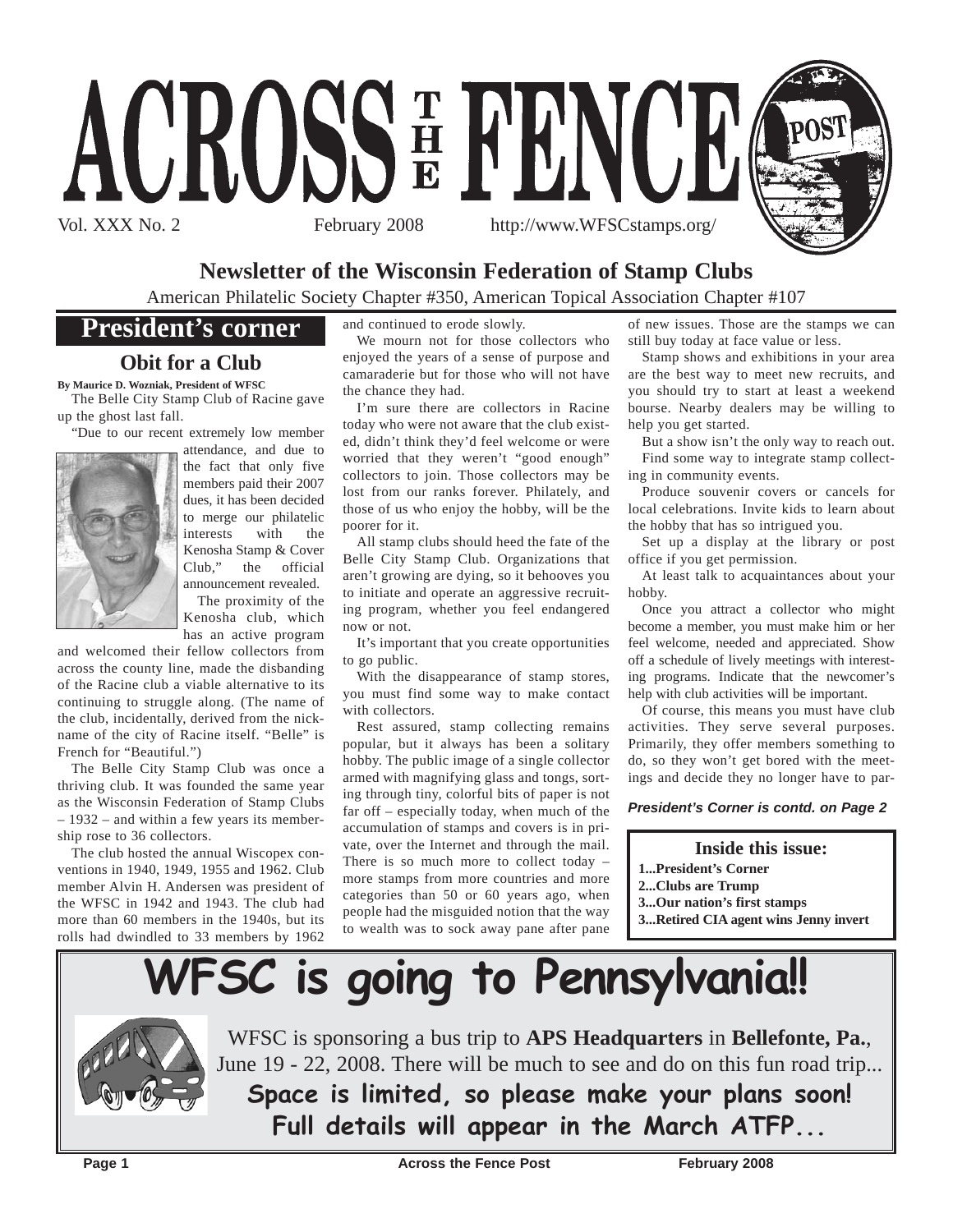## **Clubs are Trump**

**By Maurice D. Wozniak, President of WFSC**

Asking for club members' input to add interest to your club newsletter sometimes seems like a waste of time. It's a constant complaint of anyone who edits a club newsletter. Even getting people to send in reservations for dinner meetings can be a struggle sometimes. It's gratifying to see some editors plugging along anyway, and we can surely empathize.

Clete Delvaux, in the newsletter of the **Green Bay Philatelic Society**, joined the discussion on the ethics of reusing uncanceled stamps. His take: "It always seemed like a form of stealing. What do you think?"

Tim Wait of the **Rockford Stamp Club** in Rockford, Ill., addressed the problem of finding nice, used commemoratives on incoming mail,

## *President's Corner, contd. from Page 1*

ticipate or support the club. Activities make it clear to others that the club is alive and prospering. They make it possible to get your word out, attract attention, and recruit new members.

At your next meeting, take your club's pulse. I hope you find a strong, steady beat, but if you find it's feeble and stuttering, do something about it now. Initiate a program of recovery before it's too late. For the sake of the hobby and the army of collectors, we all want to add clubs to the active list, not lose them to the obituaries.

even if you can get the company mailroom to save incoming letters for you. "I agree that soaking self-adhesive stamps has become too much of a chore, and too many very hard-tofind commemorative stamps are ruined in the process," he wrote. "Many collectors just clip the paper close to the stamp and save them on paper. What are you doing?"

Green Bay and Rockford also are tying to get members to tell about their favorite stamps.

Wait also listed "Pet Peeves From an Old Time Collector," without asking for further input

## **\*\*\***

#### **Program ideas**

The speakers bureau of the Wisconsin Federation of Stamp Clubs has a number of presentations by Wisconsin collectors that can enliven your meetings. The **Kenosha Stamp and Cover Club** arranged for one recently – "Collecting Dead Countries" by Art Schmitz, southeast regional vice president of the WFSC.

A Wayout Topical Contest, with cash prizes, became a program for the **Green Bay Philatelic Society**. Members were asked to bring 6-12 on one page depicting a display consistent with its title.

Often, you can find program ideas in the collecting interests of your own club members:

Brian Lietke, a member of the **Milwaukee Philatelic Society** and a former president of the WFSC, talked at a meeting of the MPS about how postal history and stamp collecting is part of his interest in genealogy.

Adriana Kori Graf gave a talk at an

### **American Topical Association Chapter 5** meeting on her interest, "Classics of English Literature That Found Inspiration in Switzerland."

#### **\*\*\***

#### **What others are doing**

The **Northwoods Philatelic Society**, Iron Mountain, Mich., planned to participate in the International Fair in November. Activities included a box of free stamps for kids, a "guess the number of stamps" drawing jar and other give-aways and exhibits. Taking part in community activities and having club brochures handy can turn up other collectors interested in joining your club.

Joel Hafferman is president of the **Wauwatosa Philatelic Society** for 2008. Al Eckl Sr. is vice president, John Fagen is treasurer, and Nada Bevic, secretary.

MaryAnn Bowman is president of **ATA Chapter 5** for 2008. Rob Henak is vice president, Robert Ulatt is secretary, and Raymond Sullivan, treasurer.

MaryAnn Bowman also returns as president of the **Waukesha County Philatelic Society**. Bob Ulatt is vice president, Art Gaffney secretary, and Lloyd Rectenwald treasurer.

Larry Marten is president of the **Northwoods Stamp and Coin Club**, Rhinelander. Bill Julian is vice president, John Barnick is secretary, and Norm Braeger, treasurer.

#### **\*\*\***

*Information for "Clubs Are Trump" is gathered from club newsletters. Please send newsletters to Maurice D. Wozniak, 1010 Berlin St., Waupaca WI 54981.*

## **The bus is coming...**

## Wisconsin Federation of Stamp Clubs officers Across the Fence Post is the official publication of Stamp Clubs, Inc., a 5016

#### PRESIDENT Maurice D. Wozniak

1010 Berlin St. Waupaca, WI 54981 715-258-2025 berliners2@sbcglobal.net

### VICE PRESIDENT

Jim Stollenwerk (VP) 1020 Hazelwood Court West Bend WI, 53095 Home: 262-306-0829 Cell: 262-305-1483 JSASTOLLEN@charter.net

### **SECRETARY**

Pat Loehr 2603 Wauwatosa Ave, Apt. 2 Wauwatosa, WI 53213 (414)476-0530

## TREASURER

Paul T. Schroeder 1750 W. 5th Ave., Apt. F Oshkosh, WI 54902 920-426-2059

## VP YOUTH DIVISION

MaryAnn Bowman P.O. Box 1451 Waukesha, WI 53187

## NE REGION VP

Al Marcus (maram@tds.net) Green Bay Phil. Soc.

Northwoods Phil. Soc. (Iron Mountain) Outagamie Phil. Soc. Wisc. Postal Hist. Soc.

#### EAST CENT. REGION VP Vern Witt

Fond du Lac Stamp Club Kettle Moraine Coin & Stamp Club Manitowoc Phil. Soc. Oshkosh Phil. Soc. Sheboygan Stamp Club

### SW REGION VP

Valerie Cook Badger Stamp Club Baraboo Stamp Club Janesville Stamp Club Monroe Stamp & Postcard Club Rockford Stamp Club

## SOUTH CENTRAL REGION VP Art Gaffney

stehlee@aol.com Waukesha County Phil. Soc.

## SE REGION VP Art Schmitz

pescador@execpc.com Am. Top. Assn. (Chap. 5) Belle City Stamp Club Kenosha Stamp & Cover Club North Shore Phil. Soc. (Milw.) Northwestern Mutual Stamp Club

Polish American Stamp Club Wauwatosa Phil. Soc.

#### Art Petri

- American Air Mail Soc. (Billy Mitchell Chapter) Germany Phil. Soc.
- (Chap. 18)

Italian American Stamp Club Milwaukee Phil Soc.

#### CENTRAL REGION VP Gregg Greenwald

## bluebird@tznet.com

Central Wisc. Stamp Club Chippewa Valley Stamp Club Northwoods Stamp & Coin Club (Rhinelander)

Wisconsin Valley Phil. Soc.

Page 2 **Across the Fence Post February 2008 February 2008** 

the Wisconsin Federation of Stamp Clubs, Inc., a 501c3 non-profit organization. WFSC also is a life member of the APS (since 1953). For more information about WFSC, please contact the Central Office.

AFTP is published monthly September through April, and every other month May through August (10 issues per year). News of Wisconsin collectors, club news and gratis original philatelic features are welcomed. The editor accepts submissions in any format, but prefers email if possible. Editor reserves the right to make editorial changes to submitted copy.

Material appearing in AFTP not carrying an individual copyright notice may be reproduced only by not-

for-profit organizations, provided the author(s) and AFTP receive credit or attribution. All materials carrying an individual copyright notice are the sole property of the author(s). Unless explicitly stated by an officer in conjunction with official WFSC business, opinions expressed by the editor or individual authors are not necessarily endorsed by the WFSC.

Submission deadlines for editorial and avertisingmaterials are for the 1st of the month preceding month of publication (i.e. Jan. 1 for Feb. issue).

All show calendar information, along with all other editorial matter and listings, should be sent to: Wayne L. Youngblood, Editor ATFP, P.O. Box 111, Scandinavia WI 54977-0111. (youngblood@tds.net) phone: 715-467-4416.

Advertising material and payment should be sent to Dave Carney, Advertising Manager, AFTP, P.O. Box 55, Kimberly, WI 54136-0055. (dcarneyl@new.rr.com) pnone: 920-687-9077. For a complete list of advertising rates and policies (display, classified and listings), request a copy from the advertising manager.

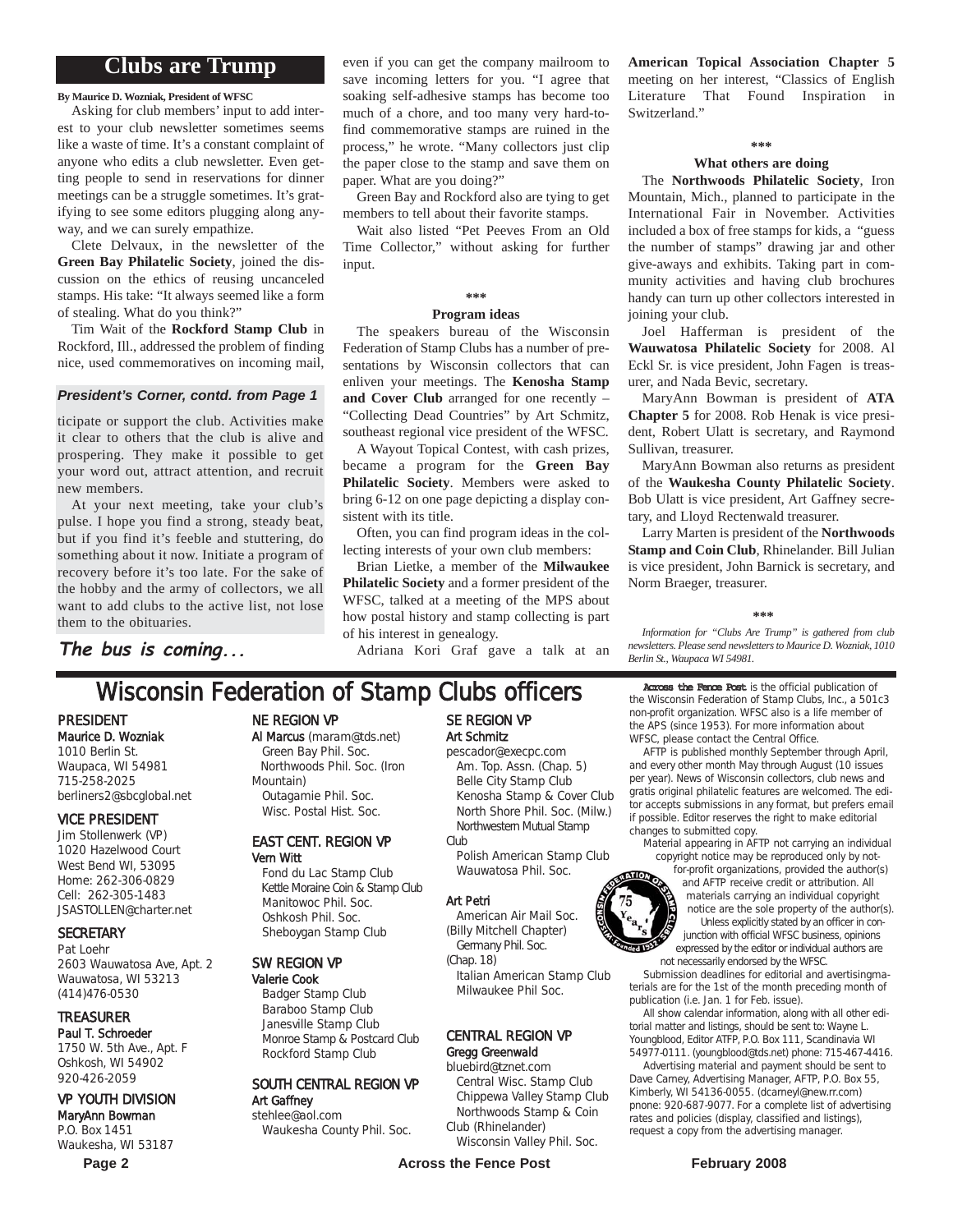

## Show Calendar and Registry List your show, bourse, auction or other event here! Calendar listings are free for one WFSC member-club event per year. Classified advertising rates apply for all non-members and other events appearing in this section.

# **2008 WFSC show schedule\***

\*Some dates and details may be subject to change, and there will likely be additional listings.

## **Feb. 10, 2008**

Janesville Annual Exhibition and Bourse Janesville Stamp Club Holiday Inn Express, 3100 Wellington Pl., Janesville Contact: Gary Wentworth (608)-756-1380, wnstamps@aol.com

## **Feb. 17, 2008**

CENWISPEX '08 Central Wisconsin Stamp Club JADECO Stamp and Hobby North Point Mall, 200 Division St. Contact: J.D. Manville, P.O. Box 845, Stevens Point, WI 54481 (715)-341-5555, jadeco@charter.net

## **March 1-2, 2008**

STAMPFEST '08 Milwaukee Philatelic Society St. Aloysius Gonzaga Hall 1435 So. 92nd St., West Allis Contact: Carol Schutta, 10250 W. Sharon Ln., #5, Milwaukee, WI 53225 -(414)-464-6994, www.MilwaukeePhilatelic.org

## Please...

Remember to patronize *Across the Fence Post* advertisers

## 2008

Stevens Point Stamp Bourses **Feb. 2, March 22, April 19 & May17 10 a.m. to 4 p.m.** JADECO Stamp & Hobby 200 Division St. Stevens Point WI **(715) 341-5555 jadeco@charter.net 5.08**

# ROCKFORD '08

Rockford Stamp Club Forest Hills Lodge, 9500 Forest Hills Rd., Rockford, IL

Contact: Tim Wait, 1718 Northrock Ct., Rockford, IL 61103 (815)-670-5869, t.wait@insightBB.com

## **March 15, 2008**

BAYPEX '08 Green Bay Philatelic Society Best Western Midway Hotel, 780 Armed Forces Dr. (formerly known as Packer Dr.), Green Bay, 9 a.m. to 4 p.m. Contact: Ray D. Perry 920-469-8925, fiveperrys@athenet.net

## **April 12, 2008**

Wiscopex '08 hosted by the Outagamie Philatelic Society Fox Valley Lutheran High School 5300 N. Meade St., Appleton, WI

9:30 a.m. to 5 p.m. Contact: Al Marcus — 920-725-0798, or Verna Shackleton corosec@sbcglobal.net

## DANEPEX '08 **April 20, 2008**

Badger Stamp Club

Crowne Plaza Hotel, 4402 E. Washington Ave. (across from East Towne Mall)  $10$  a.m. to 5 p.m. Contact: Bob Voss, 5533 Kevins Way, Madison, WI 53714 (608)-221-2311, lestamps@charter.net

## Sheboygan Stamp and Coin Show **May 10, 2008**

Sheboygan Stamp Club Municipal Building, 375 Buffalo St., Sheboygan Falls Contact: Barbara Stohl, P.O. Box 907, Sheboygan, WI 53082 (920)-458-4883)

### 26th Annual Show and Bourse Northwoods Stamp and Coin Club James Williams Middle School, 915 Acacia Ln., Rhinelander, 9 a.m. to 4 p.m. Contact: Larry Marten, 3295 Hancock Lake Rd., Harshaw, WI 54529 (715)-282-5636, lfmarten@yahoo.com or Bill Julian (715)-277-2692

#### TRI-PEX Stamp Fair ATA Chapter 5 and North Shore Phil. Society St. Aloysius Gonzaga Hall, 1435 So. 92nd St., West Allis Contact: Robert Henak, NSPS, P.O. Box 170832, Milwaukee, WI 53217 (414)-351-1519, henak@execpc.com, www.MilwaukeePhilatelic.org **March 8-9, 2008 June 21, 2008 June 28-29, 2008**

# *Our nation's first stamps*

 $0.9<sub>12</sub>$ 

## **Carol Schutta**

On March 3, 1845, an act of Congress established uniform and reduced rates throughout the nation. There was a uniform rate of five cents for distances less than 300 miles. Congress did not authorize the production of postage stamps until 1847, so many areas had their own stamps. These provisionals are rare.

On March 3, 1847, the postmaster general gave a contract to the engraving firm of Rawdon, Wright, Hatch, and Edson in New York City to produce the first United States postage stamps. The new stamps were to be imperforate.

The 5c stamp paid for letters traveling fewer than 300 miles; the 10c stamps for destinations



Stampwants.com, an online stamp auction site that is attempting to compete with the massive eBay juggernaut, gave away a 24c Inverted Jenny (Scott C3a) Jan. 18, during the recent APS Winter show in Charlotte, N.C. The giveaway was the culmination of a promotion that has been going on for many months. The stamp, pictured nearby, has a straight edge at right and no gum, but it is a Jenny nonetheless.

John Shedlock, a collector from Alta Loma, Calif., was the lucky winner. He is a retired CIA agent.

Although collectors were encouraged to enter daily, Shedlock entered just 150 times; a total of almost 1 million entries were received. Shedlock and runner-up Michael Flanagan of Scottsdale, Ariz., were both flown in for the final drawing by Miss New Jersey,



greater than 300 miles, or for those that were twice the weight.

The 5c stamps can still be found, but most have poor impressions and the color isn't uniform. They are difficult to find with clear impressions.

Most 10c stamps have strong impressions.

Amy Polumbo. Flanagan was given a mint set of Zeppelin



stamps, Scott C13-15 as a consolation prize – an award he said completed his airmail collection.